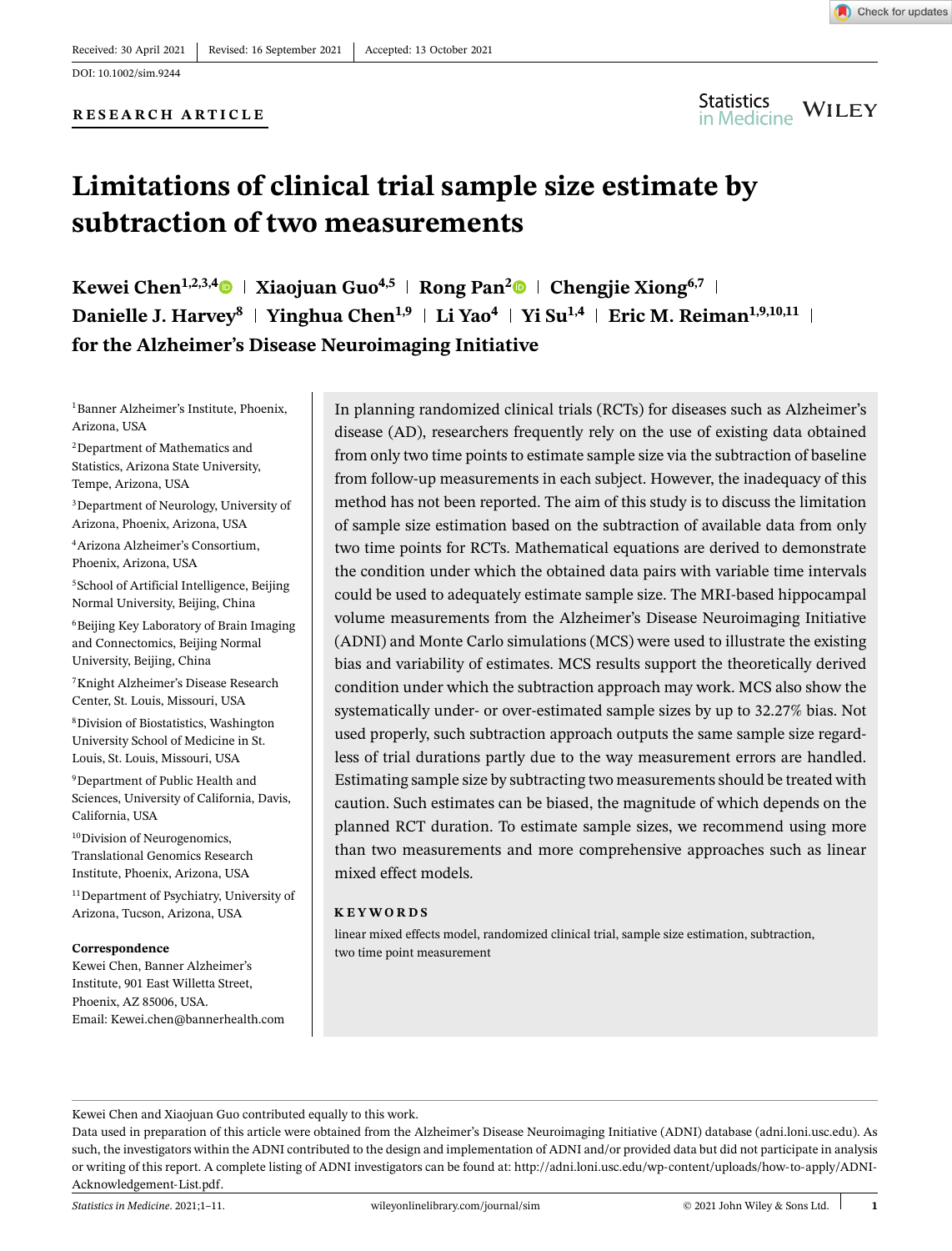

#### **Funding information**

National Institute of Mental Health, Grant/Award Number: R01MH057899; National Institute on Aging, Grant/Award Numbers: P30AG019610, R01AG031581, RF1AG041705, UF1AG046150; National Natural Science Foundation of China, Grant/Award Numbers: 61671066, 61731003, 62071051; National Science Foundation, Grant/Award Number: CMMI-1505260

### **1 INTRODUCTION**

It is a common practice when planning randomized clinical trials (RCTs) to use an existing dataset for the estimation of sample size needed to detect the treatment efficacy. In RCTs for diseases such as Alzheimer's disease (AD), the longitudinal changes of an outcome variable are often obtained by subtracting measures from two time points: the baseline and the follow-up. Power analysis is always an important part of designing placebo controlled RCTs. Among a number of possible causes for the negative outcomes of multiple recent RCTs in patients with AD or mild cognitive impairment (MCI), the insufficient number of enrolled participants cannot be ruled out. This report examines the limitation of the power analysis that is based on the subtraction of available data from only two time points.

Statistical power analysis balances the likelihood of confirming a hypothesis (eg, with an 80% chance) and controlling the likelihood of a false positive (eg, with a 5% type-I error). A typical AD RCT tests the hypothesis that the efficacy outcome of an intervention will be better (eg, 25% more efficacious) on the treatment arm compared to the placebo arm. This co-called effect size could arise from interventions for disease modification, symptomatic treatment, or disease prevention, therefore it accounts for the drug's pharmacodynamic and/or pharmacokinetic profiles. For AD RCTs, the hypothesis is that the intervention introduced to the treatment arm slows or reverses the baseline-to-follow-up declines. Because estimated sample sizes for RCTs represent the minimum number of subjects needed to detect such effect size, under-estimates in sample size could adversely affect trial outcomes.

To estimate the number of subjects needed for future RCTs, researchers typically use existing longitudinal datasets.<sup>1-3</sup> The existing data are often times observational only, and the observed changes from the progression of the underlying disease are conceptually equivalent to what would be expected from the placebo arm in the planned RCT. It is not uncommon that the existing longitudinal data have only measurements from two time points—the baseline and one follow-up, and the sample size estimation is based on their difference.<sup>4-7</sup> Other methods exist, with data available from additional data points beyond only two time points, such as linear mixed effects (LME) models<sup>8,9</sup> and mixed models for repeat measures (MMRM).<sup>10,11</sup> This study discusses the limitation of power analyses related to the situation where data from only two time points are available.

The subtraction approach suffers from a major weakness that is counter intuitive: the estimated number of subjects is the same regardless of the duration of the proposed RCT (unless with additional conditions, see Discussion). This report examines this weakness and derives the conditions under which longitudinal data from only two time points could be used to adequately estimate sample size. Finally, we used the LME model and Monte Carlo simulations (MCS) to analyze longitudinal hippocampal volumetric data from the Alzheimer's Disease Neuroimaging Initiative (ADNI) to investigate the bias and variability of sample size estimates.

## **2 MATERIALS AND METHODS**

#### **2.1 Theoretical considerations**

We assume the use of the LME model to derive the condition under which the simple subtraction approach can be adequate for the two-time-point longitudinal data analysis from multiple subjects. The LME model jointly explains the population-level fixed effects and the subject-specific random effects to evaluate the relationship between average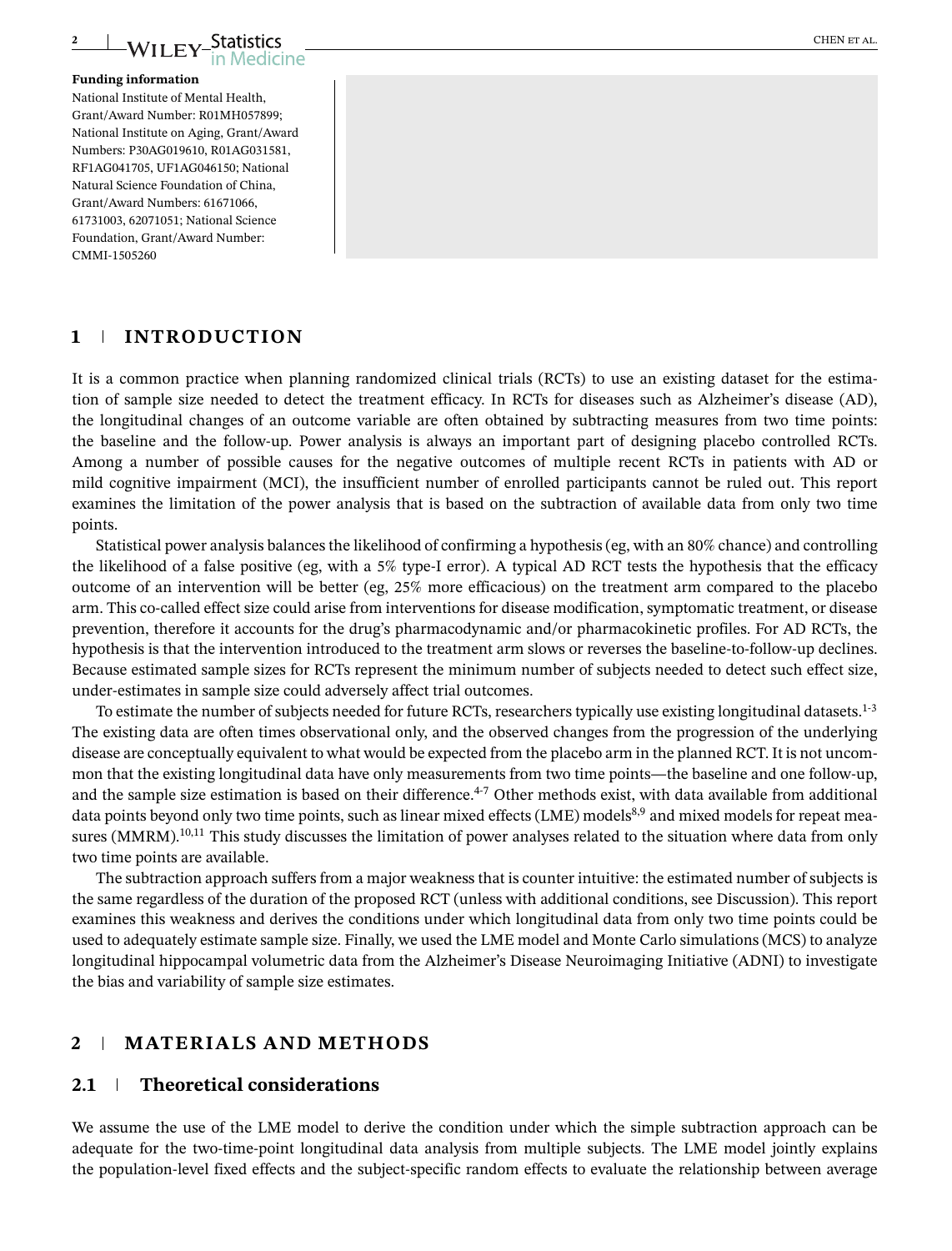responses and time measurements based on a linear regression paradigm.<sup>8</sup> Such model generally has three assumptions: (1) the change of response over time is linear, (2) the observation at each time point is contaminated by an additive Gaussian error (residual term), which is independently and identically distributed (i.i.d) for all visits (this can be loosened, but is outside the scope of this report), and (3) the random effect terms are independent of the residual term.

We estimate the sample size per arm for a balanced RCT that would last for  $T_p$  years by first assuming no subject dropout (*Tp* is the number of years for a planned trial, and the subscript *p* stands for planned). For an existing dataset that was collected independent of and before the proposed trial, we assume there are *N* subjects (*N>1*) and subject *j (j*=*1, 2, …, N)* has the baseline observation  $x_j^b$  and a follow-up observation  $x_j^f$  with the observation time length  $T_j$ , where  $T_j$  is the time duration (in years) between the first and second visits for subject *j*. We recognize the baseline-to-follow-up time variability among subjects and that the average baseline-to-follow-up time duration does not necessarily equal to the planned RCT duration.

#### **2.2 Simple subtraction**

A straightforward subtraction procedure to estimate sample size with two-time-point measurements is as follows (Figure 1). First, the per-year change for each subject is found; that is, for subject *j* it is  $\frac{x_j^b - x_j^f}{T_j} = \frac{\Delta_j}{T_j}$ . Under the assumption of linear change, the estimated  $T_p$ -year change for subject *j* becomes  $T_p \times \frac{x_j^b - x_j^f}{T_j}$ . The mean change over  $T_p$ -years over all *N* subjects is  $T_p \times \Delta$ , and the standard deviation (*std*) is  $T_p \times std_\Delta$ . Here,  $\Delta$  is the one-year mean change over *N* subjects, $\Delta = \frac{1}{N} \sum_j$ Δ*j*  $\frac{dy}{dt}$ , and *std*<sub>Δ</sub> is the within arm standard deviation, *std*<sub>Δ</sub> =  $\frac{1}{1}$  $\frac{1}{N-1}$   $\sum_j$   $\left(\frac{\Delta_j}{T_j}\right)$  $\frac{\Delta_j}{T_j} - \Delta$ )<sup>2</sup>. For planning clinical trials, we assume  $\Delta$  is the change in the placebo arm without any intervention. Note that the durations (the time interval lengths) between the two consecutive time points for individual subjects, the annualized average over subjects ( $\Delta$  above) and the effect size are for the existing dataset, therefore are as given. The inadequacy of using such preacquired data (with the given durations) to estimate the sample size for a planned clinical trial with its own duration is the focus of this study. See more on this important issue in the Discussion section.

For sample size estimation, we assume the statistical power to be 80% and the two-tailed type-I error to be 0.05. Also, we assume the treatment effect to be 25%.<sup>3,5,12-15I</sup>n other words, the change in the treatment arm of the planned clinical trial is  $0.75\times\Delta$  due to the treatment. As a side note and discussed below, our conclusions are independent of these parameters. We also assume that the treatment has no effects on the variability or both trial arms have the same standard deviation equivalently. With these parameters and assumptions, the sample size estimation is straightforward, having a closed mathematical expression. The estimated sample size  $N_p$  depends only on the ratio of the standard deviation over the mean difference between the two arms $((T_p\times std_\Delta)$  /  $(T_p\times 0.25\times\Delta)=std_\Delta/$   $(0.25\times\Delta))$  based on the Gaussian distribution assumption:  $N_p = 2(z_{1-a/2} + z_{1-\beta})^2 \times (std_\Delta/(0.25\Delta))^2$ , where the appearance of 2 is related to the fact that the std of the mean difference is equal to the std of the placebo arm (or equivalently the treatment arm) multiplied by  $\sqrt{2}$ ,  $z_{1-\alpha/2}$  and  $z_{1-\beta}$  are the corresponding z-score at  $1-\alpha/2$  and  $1-\beta$  separately, only determined by the given statistical power (1 −  $\beta$ ) and type-I error ( $\alpha$ ).<sup>1,16</sup> Note, subscript  $p$  in  $N_p$  is again for planned (trial) and  $N_p$  is the estimated sample size per arm for a balance design. Thus, given these statistical power, the type-I error and the treatment effect, the sample size is only dependent on the ratio *std*Δ∕Δ, independent of the trial duration, which is counter intuitive. Also, this provides us the rational for our discussion below to focus on the ratio  $std_\Delta/\Delta$  only.

#### **2.3 When simple subtraction is adequate for sample size estimation**

As we noticed just above, the sample size estimation for the planned clinical trial is solely based on the ratio  $std_\Delta/\Delta$  of the existing dataset (viewed as the placebo arm in the trial). Using an LME model, the baseline and follow-up measures for subject *j* in the existing dataset are:

$$
x_j^b = b + kt_j^b + b_j + k_j t_j^b + \varepsilon_j^b, x_j^f = b + kt_j^f + b_j + k_j t_j^f + \varepsilon_j^f,
$$
 (1)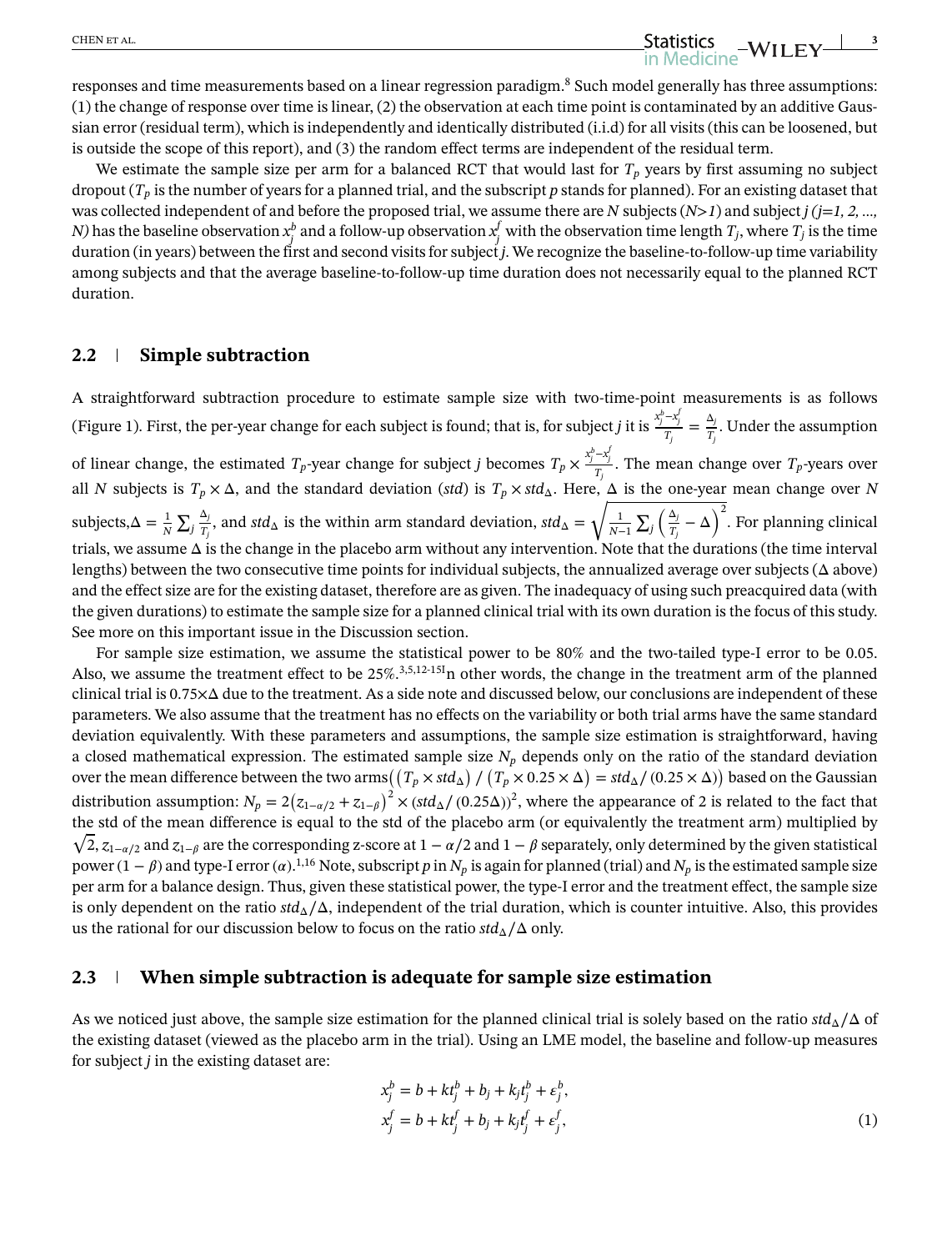# <del>4</del> WILEY-Statistics CHEN ET AL. CHEN ET AL.

where *b* and *k* are the fixed intercept and slope for all subjects, respectively. The index *j* corresponds to subject *j*, and *b*<sub>j</sub> and *k*<sub>j</sub> are the random intercept and slope for subject *j*, respectively. The baseline and follow-up times are  $t_j^b$  and  $t_j^l$ *j* , respectively, and  $T_j = t_j^b - t_j^b$  $f_j$ . Also, the term  $\varepsilon_j^b$  or  $\varepsilon_j^f$  is the measurement noise, referred to as the residual error for baseline time and followup time, respectively. As mentioned earlier, the residual error is i.i.d, with zero expectation and standard deviation  $\sigma_e$ . Thus, the measurement change in subject *j* is:

$$
\Delta_j = x_j^b - x_j^f = T_j(k + k_j) + \varepsilon_j^b - \varepsilon_j^f. \tag{2}
$$

Note that the residual error difference  $\varepsilon_j^b - \varepsilon_j^f$  is a random variable, cannot be canceled out by the subtraction (though the difference has expectation 0). We denote the standard deviation of residual error difference as  $\sigma_d$ . Under the i.i.d. assumption,  $\sigma_d=\sqrt{2}\sigma_e,$  where  $\sigma_e$  is the standard deviation of the error term at a given visit. Note that under no circumstances we can assume zero  $\sigma_d$ .

The sample size for an RCT, which is planned to last for  $T_p$  years, can be estimated by using baseline and follow-up measurements for either an ideal or real-world scenario. Both scenarios utilize Equation (2).

Ideal scenario: The data pairs of baseline and follow-up measurements used for the sample size estimation of an RCT of  $T_p$ -year duration are acquired exactly  $T_p$  years apart for all subjects; that is,  $T_i = T_p$  for all *j*. In this case, for the *j th* subject, we can directly use baseline and follow-up data to calculate the variance of change over trial period such as.

$$
var\left(T_p \frac{\Delta_j}{T_j}\right) = var\left(T_p \frac{\Delta_j}{T_p}\right) = var(\Delta_j) = T_p^2 \sigma_\beta^2 + \sigma_d^2,
$$
\n(3)



**FIGURE 1** The flowchart of estimating sample size with the two-time point subtraction procedure.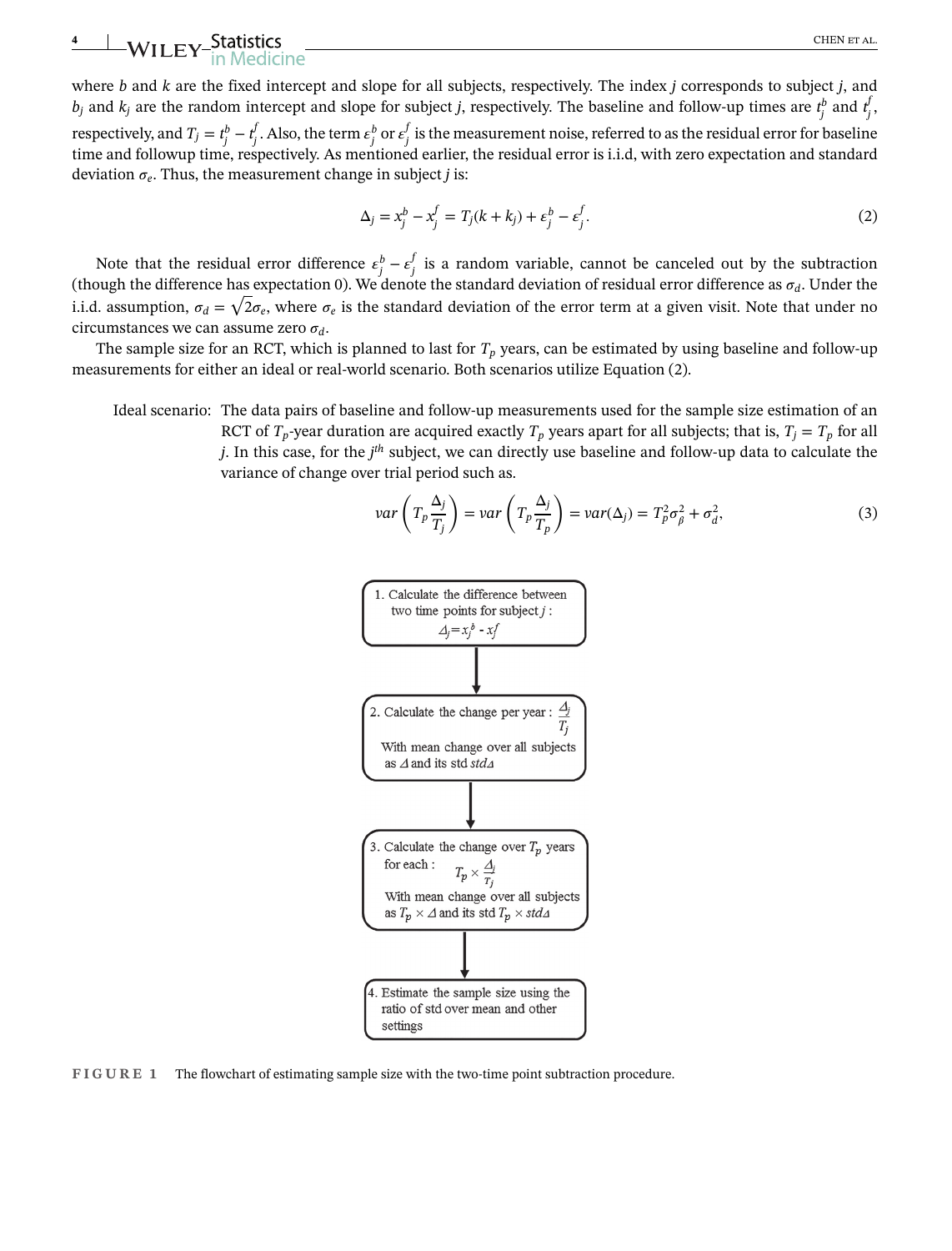where  $\sigma_{\beta}^2$  is the variance of random slope  $k_j$  over subjects. The variance of the sum of  $T_p\frac{\Delta_j}{T_i}$  $\frac{\overline{U}}{T_j}$  over *N* subjects for total change during  $T_p$  years is:

$$
var\left(\sum_{j} T_{p} \frac{\Delta_{j}}{T_{j}}\right) = var\left(\sum_{j} T_{p} \frac{\Delta_{j}}{T_{p}}\right) = var\left(\sum_{j} \Delta_{j}\right) = NT_{p}^{2} \sigma_{\beta}^{2} + N \sigma_{d}^{2}.
$$
 (3')

Real-world scenario: *T<sub>i</sub>* varies among subjects according to Equation (2). We first convert a change to a change per-year, and then we write Equation (4) for the  $T_p$ -year change:

$$
T_p \frac{\Delta_j}{T_j} = T_p(k + k_j) + T_p \frac{\varepsilon_j^b - \varepsilon_j^f}{T_j}.
$$
\n(4)

Under the assumption of independent subject specific random effect and residual error, for the *j th* subject, we have

$$
var\left(T_p \frac{\Delta_j}{T_j}\right) = T_p^2 \sigma_\beta^2 + \frac{T_p^2 \sigma_d^2}{T_j^2}.
$$
\n<sup>(5)</sup>

And for *N* subjects:

$$
var\left(\sum_{j} T_p \frac{\Delta_j}{T_j}\right) = NT_p^2 \sigma_\beta^2 + T_p^2 \sigma_d^2 \sum_{j} \frac{1}{T_j^2}.
$$
 (5')

Because both the ideal and real-world scenarios have the same goal of estimating the sample size for an RCT with a duration of  $T_p$  years, we can identify under what condition the estimated sample sizes are the same for the two scenarios. We only need to consider the variance, or the standard deviation to be used in the sample size estimation, because the expected mean change over  $T_p$ years is simply  $T_p \times k$ , owing to the zero expectation of the  $k_j$  term in both scenarios. By equating Equation  $(3')$  with Equation  $(5')$ , Equation  $(6)$  is obtained which shows the condition under which the two scenarios are equivalent, that is, they provide equivalent sample size estimation:

$$
\sum_{j} \frac{1}{T_{j}^{2}} = \frac{N}{T_{p0}^{2}}.
$$
\n(6)

In this expression, we use  $T_{p0}$  specially to indicate it is the trial duration that can make use of the existing data to provide adequate sample size. It is interesting to note that  $T_{p0}$  is not the simple arithmetic mean over  $T_j$ . Instead, the reciprocal of the squared  $T_{p0}$  equals the mean of the reciprocals of squared individual time lengths  $T_j$  as Equation (6) can be rewritten as:  $\frac{1}{N}\sum_j\frac{1}{T_j}$  $\frac{1}{T_j^2} = \frac{1}{T_{p_0}^2}$ .

#### **2.4 Data**

While there are a number of different well-established AD biomarkers,<sup>7,17-21</sup> we opt to use volumetric hippocampus measurements from structural magnetic resonance imaging (MRI) data.<sup>22-25</sup> Any existing dataset with variable follow-up time points could be used to illustrate the limitations of the simple subtraction procedure. We use the MRI data from the ADNI (adni.loni.usc.edu) to illustrate a general point, relevant to sample size estimates for all clinical trials, not only AD. The ADNI was launched in 2003 as a public-private partnership, led by Principal Investigator Michael W. Weiner, MD. The primary goal of ADNI has been to test whether serial MRI, positron emission tomography (PET), and clinical and neuropsychological assessments can be combined to measure the progression of MCI and early AD. For up-to-date information, see [www.adni-info.org.](http://www.adni-info.org) The ADNI study was approved by the institutional review boards of the participating institutions. Informed written consent was obtained from all participants.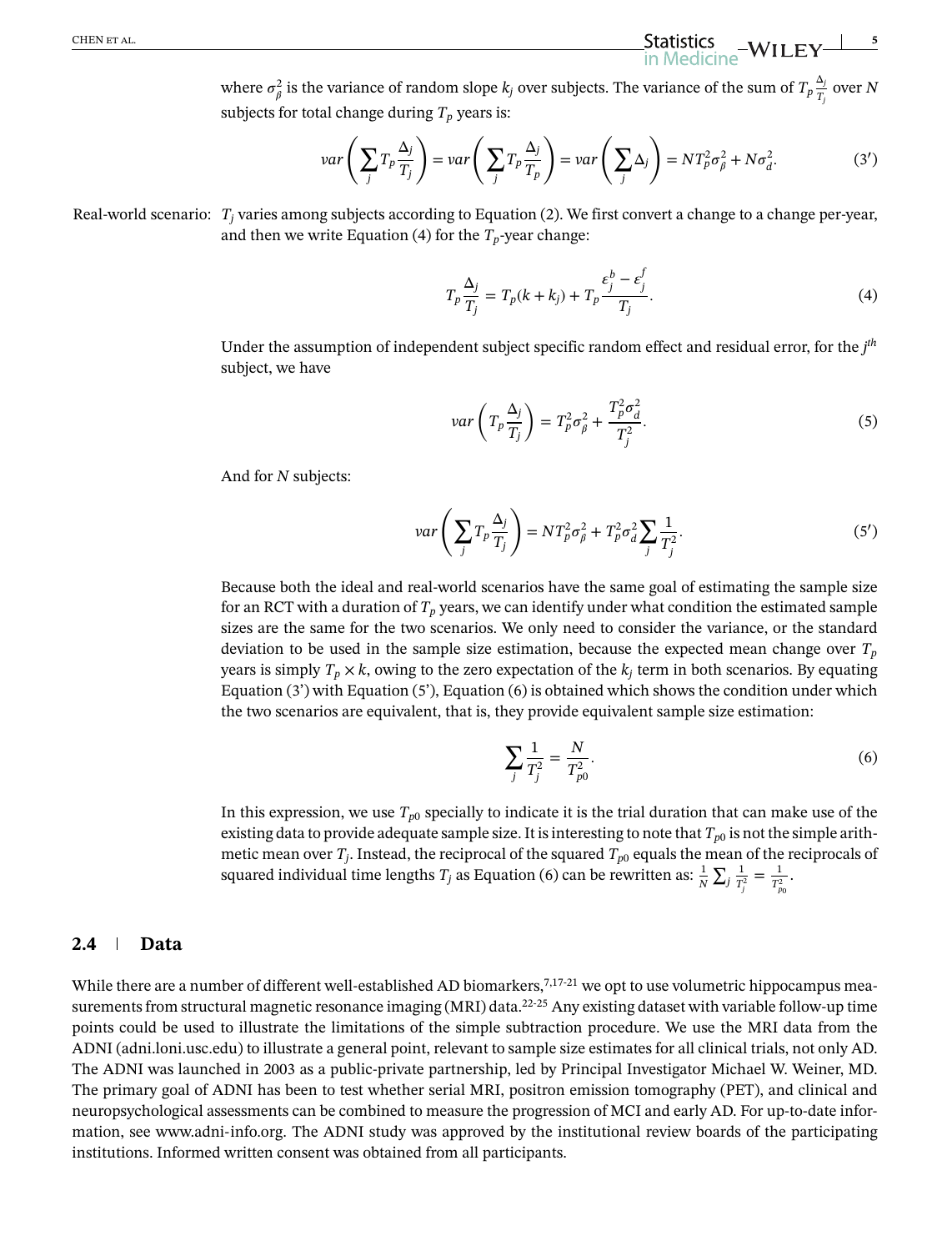# **6** WILEY-Statistics CHEN ET AL.

The participants include 182 persons with clinical diagnosis of MCI (male/female: 108/74; age range: 57.2 to 90.7 years; age mean:  $72.9\pm 7.0$  years; mini-mental state examination (MMSE) range: 22 to 30; mean MMSE:  $28.1\pm 1.7$ ). Each person has at least two longitudinal structural MRI observations over the time interval from 1.50 to 2.37 years. Data from all visits are used to estimate the parameters in the LME model. For simple subtraction, we use the baseline data and the data from one follow-up visit that occurred on average approximately 2 years after the baseline (mean: 1.995  $\pm$  0.119 years).

The structural MRI data are acquired at multiple sites. [\(http://adni.loni.usc.edu/methods/documents/mri-protocols/\)](http://adni.loni.usc.edu/methods/documents/mri-protocols/) and are gradwarped, intensity corrected and scaled for gradient drift. They are preprocessed with FreeSurfer 5.3 with images intensity normalization and skull stripping, and cortical and subcortical regions are labeled. The automated segmentations have also been manually inspected and corrected as needed (surfer.nmr.mgh.harvard.edu/fswiki/).<sup>26,27</sup> We obtain the relative hippocampal volume by dividing hippocampal volume by intracranial cavity volume (ICV) for each subject. The mean relative hippocampal volume of all subjects is  $0.00467 \pm 0.00082$  at baseline and 0.00451  $\pm$  0.00096 at the 1.995-year follow-up. The average change of relative hippocampal volume over this period is  $0.00017 \pm 0.00036$ .

#### **2.5 Monte Carlo simulations based on LME model**

The MCS has been conducted based on the LME modeling of the ADNI data. We simulate the relative hippocampus volume at different relative ages. The relative age is calculated as the difference between the ages at the time of scanning and the time of conversion to AD for subjects who progressed to AD at the end of the follow-up period (MCI-c). For subjects who maintained a diagnosis of MCI (MCI-nc), their relative ages are calculated as the difference between the scanning time and the average conversion time for MCI-c subjects.

For the 182 subjects, we fit data from 438 visits to the LME model, which includes more time points than the selected two-time points. Here, we estimate the following model parameters—fixed parameters, random effect covariance matrix and the random error term variance matrix, and we treat these estimated parameter values as true model values in the subsequent MCS. Then we compare the sample size output according to Equation (3) to the sample size generated from the simple subtraction procedure.

To examine how the size of the existing dataset affected the estimated sample size, we run MCS on datasets consisting of  $N=182$ ,  $N = 182 \times 2$  and  $N = 182 \times 3$  subjects, which correspond to the original, doubled and tripled sample sizes of the existing dataset, respectively. We compute the mean bias and associated std for a given planned trial duration over 500 repetitions.

Each simulation run *i, (i*=*1, 2, …, 500)* has the following steps:

- 1. For each subject *j, (j*=*1, 2, …;, N)*:
	- a. Select the two-time points that are  $T_i$  years apart.
	- b. Generate the subject's random intercept and slope following the joint Gaussian distribution with the given parameters from the fitted model.
	- c. Generate the Gaussian measurement error under the assumption it is independent from the random effect terms.
	- d. Compute the hippocampal volumes  $x_j^b$  and  $x_j^f$  at the two time points.
	- e. Repeat steps 1a–d for all *N* subjects.
- 2. Apply the simple subtraction procedure to the simulated data from the *N* subjects.
- 3. Estimate the sample size, *Npi*, for simulation *i* with 80% power, a two-tailed type-I error of 0.05 and a 25% treatment effect in the treatment arm relative to the placebo arm. The different *Npi* estimates are computed separately for the planned trial durations of  $T_p=1$ , 1.98 and 5 years, with the original, doubled, and tripled existing dataset sizes, respectively. Note that 1.98 is the  $T_p$  value that satisfies Equation (6).
- 4. Compute the percentage bias of the relative true sample size based on the LME model and the simple subtraction approach.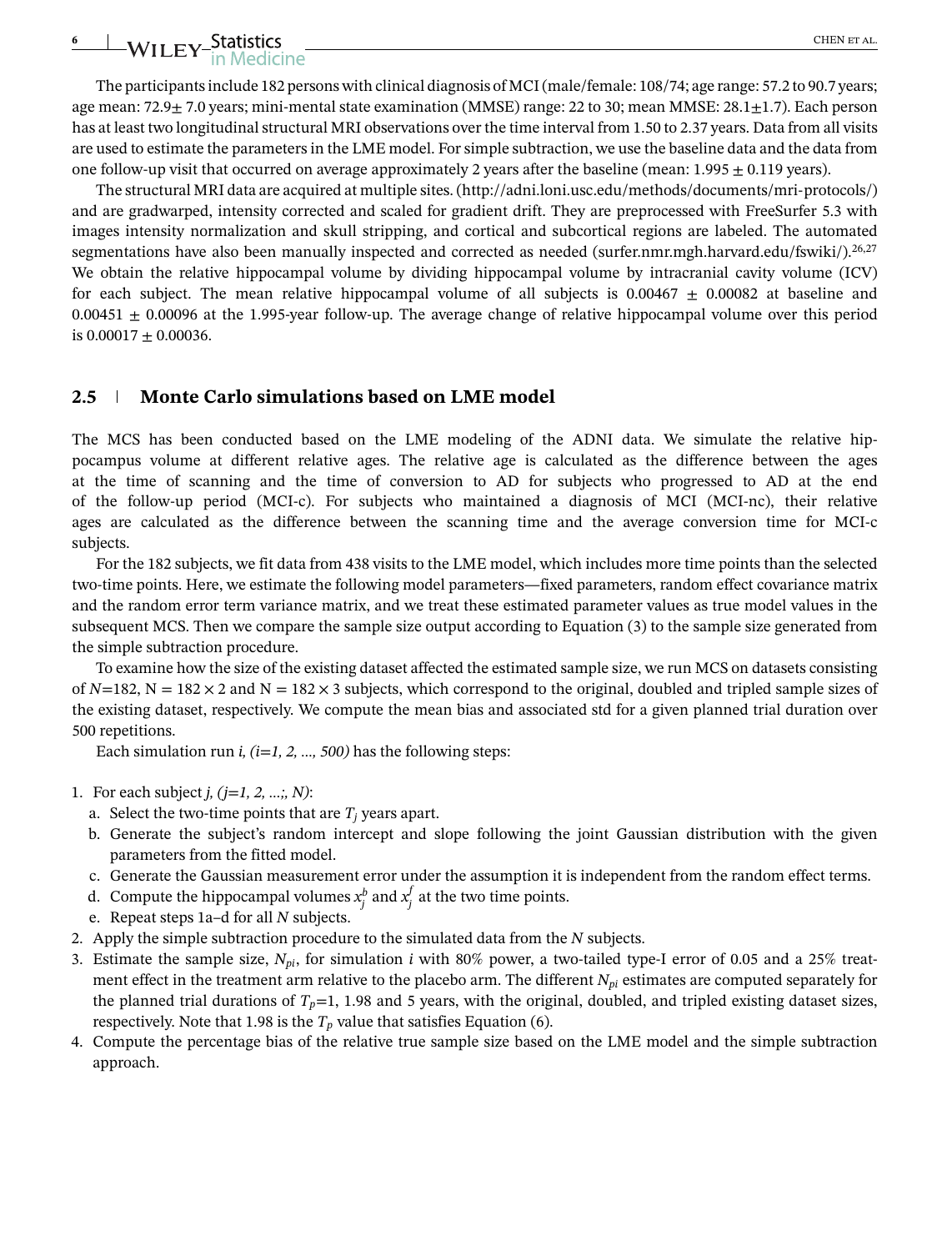# **3 RESULTS**

## **3.1 Sample size estimation with simple subtraction**

For a given treatment effect, the simple subtraction method estimates the same number of subjects required regardless of trial duration. The simple subtraction procedure fails because the standard deviation of measured changes is not linear with respect to time. More specifically, the noise term in Equation (2), the residual error of the data, is unrelated to the trial duration, *Tj*. Though the random intercepts canceled out between two visits, two residual error terms do not cancel out because they are assumed to be i.i.d.

#### **3.2 Condition under which simple subtraction is adequate**

Sample size estimation using simple subtraction is adequate when the subject-dependent time intervals between baseline and follow-up satisfy Equation (6), or equivalently,

$$
T_{p0} = \sqrt{\frac{N}{\sum_{j}^{\frac{1}{T_j^2}}}}.
$$
 (6')

**TABLE 1** The relative sample size bias (percentage) and the variations (std) from simple subtraction for different planned RCT durations

|                    | $T_p=1$  |       | $T_p = T_{p_0} = 1.98$ |       | $T_p=5$ |       |
|--------------------|----------|-------|------------------------|-------|---------|-------|
| Data size          | Mean     | std   | Mean                   | std   | Mean    | std   |
| $N = 182$          | $-30.85$ | 24.06 | 4.02                   | 36.20 | 21.74   | 42.36 |
| $N = 182 \times 2$ | $-30.76$ | 16.66 | 4.15                   | 25.07 | 21.89   | 29.34 |
| $N = 182 \times 3$ | $-32.27$ | 12.68 | 1.89                   | 19.08 | 19.24   | 22.33 |

*Note:*  $T_p$  is the number of years for a planned trial;  $T_{p0}$  is the value of  $T_p$  satisfying Equation (6); std represents the standard deviation.



**FIGURE 2** The relative sample size bias (percentage) based on subtraction of the existing dataset from two-time points that are average approximately two years apart. Error bars are standard deviations, and  $T_p$  is the trial duration. When  $T_p = T_{p0} = 1.98$  years, the sample size can be estimated using simple subtraction. When  $T_p = 1$  years (<1.98), the sample size obtained with the simple subtraction is under-estimated. When  $T_p = 5$  years (>1.98), the sample size is over-estimated. As shown by the error bars, the variability of the sample size bias would decrease when *N* increases [Colour figure can be viewed at [wileyonlinelibrary.com\]](http://wileyonlinelibrary.com)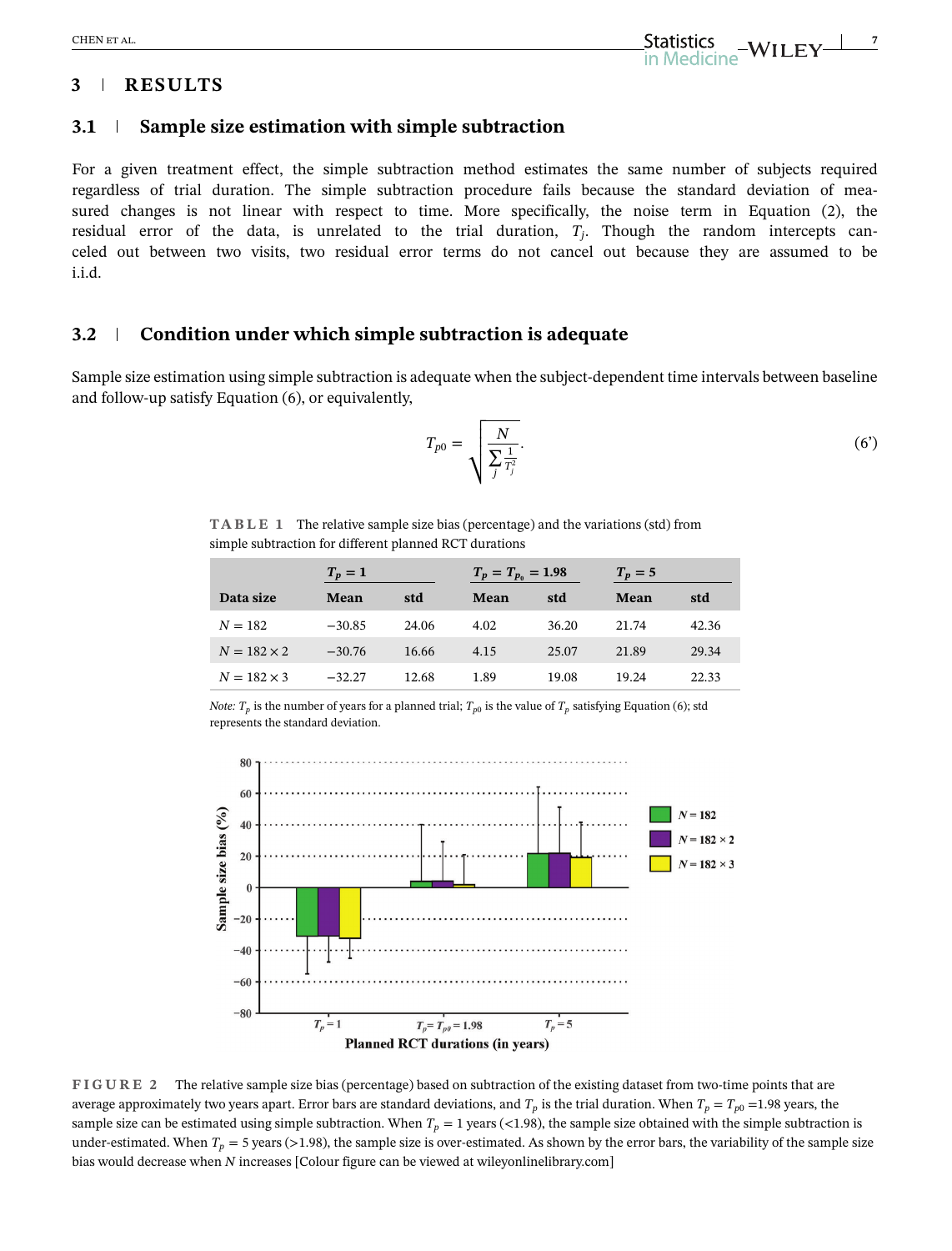# **8 WILEY-Statistics** CHEN ET ALCOHOL

## **3.3 Sample size bias and variability from simple subtraction**

The theoretical sample sizes are calculated based on the LME model. We attain the sample sizes of 1581, 1051, and 898 for the planned RCT with durations  $T_p$  of 1, 1.98, and 5 years, respectively. To calculate the relative sample size bias, we generate the ratios of the difference between the estimated sample size from simple subtraction and the theoretical sample size over the theoretical value for different planned RCT durations. The biases and variations have been all assessed using the 500 times MCS for different trial durations. Table 1 and Figure 2 show the relative sample size biases (percentage) and the variations from simple subtraction for the three different planned RCT durations.

As shown in Table 1 and Figure 2, the sample size bias is almost zero when the trial duration  $T_p$  equals to  $T_{p0}$  ( $T_{p0}$  = 1.98), consistent with our theoretical conclusion. These biases are  $4.02\%$ ,  $4.15\%$  and  $1.89\%$  for  $N = 182$ ,  $N = 182 \times 2$  and  $N = 182 \times 3$ , respectively. When  $T_p$  is less than  $T_{p0}$ , (e.g.,  $T_p = 1$ ) the sample size obtained with the simple subtraction procedure is under-estimated by as much as 32.27%. When  $T_p$  is larger than  $T_{p0}$  (eg, when  $T_p = 5$ ), the sample size is over-estimated by 21.89%. As shown by the error bars in Figure 2, the variability of the sample size bias decreases when *N* increases (eg, when  $T_p = T_{p0} = 1.98$ , std = 36.20%, 25.07%, 19.08%, for  $N = 182$ ,  $N = 182 \times 2$ , and  $N = 182 \times 3$ , respectively).

# **4 DISCUSSION**

We have examined the sample size estimation for a planned RCT via subtraction of two-time-point measurements, discussed why the estimated sample size should in general depend on trial duration, and identified the special cases when the sample size estimation from simple subtraction might be correct. We note that the use of two-time-point measures, which is common for expensive studies like those that use neuroimaging-based biomarkers, differs from studies with more frequent measures, such as safety or clinical outcomes. Our findings do not apply to studies with more frequent measures or to studies that are analyzed with statistical procedures like LME models<sup>8,9</sup> or MMRM.<sup>10,11</sup> Estimated sample sizes generated from more than two observations have been reported extensively in the literature.<sup>9,14,15,28-30</sup> We note that it is important to account for measurement variability appropriately across time for power analysis.

We would like to characterize this report as with the nature of reporting a problem rather than resolving a problem. Nevertheless, mixed in the following discussions and in *italic fonts*, we offered some words of advice on how to deal with the limitations when data from only two time points are available. These pieces of advice are intended for some "cheap" solutions for the problem we reported in this investigation.

To account for both between-subject random effects and within-subject residual errors and to understand the issues related to simple subtraction approach, we used the LME model.8 It is noticed that the simple subtraction has to be properly scaled in order to account for the inter-subject two-visit time length variation (see Equation (2)). If not linear, dividing  $T_j$  may not get you a term that is independent of  $T_j$ . In the nonlinear case, the simple subtraction is practically not feasible unless we assume that the magnitude of changes does not depend on the time length over which the changes occur.

When *Tp* was equal to *Tp*0, simple subtraction is adequate (Table 1 and Figure 2). *In this case, we advise it is safe to use the simple subtraction method.* For longer RCT durations, the required sample size is generally smaller. Simple subtraction underestimates the sample size when  $T_p < T_{p0}$  and overestimates the sample size when  $T_p > T_{p0}$  (Figure 2). When the *overestimation is affordable, then the simple subtraction approach can be used.* Such trends are observed based on the average estimated sample size bias from MCS. The absolute difference between the theoretical sample size and the estimated sample size from simple subtraction is larger when  $T_p < T_{p0}$  (nearly 30%) than when  $T_p > T_{p0}$  (nearly 20%). For each RCT duration, the standard deviation of the relative sample size bias shows a decrease trend as the number of subjects in the existing dataset increase (Table 1 and Figure 2).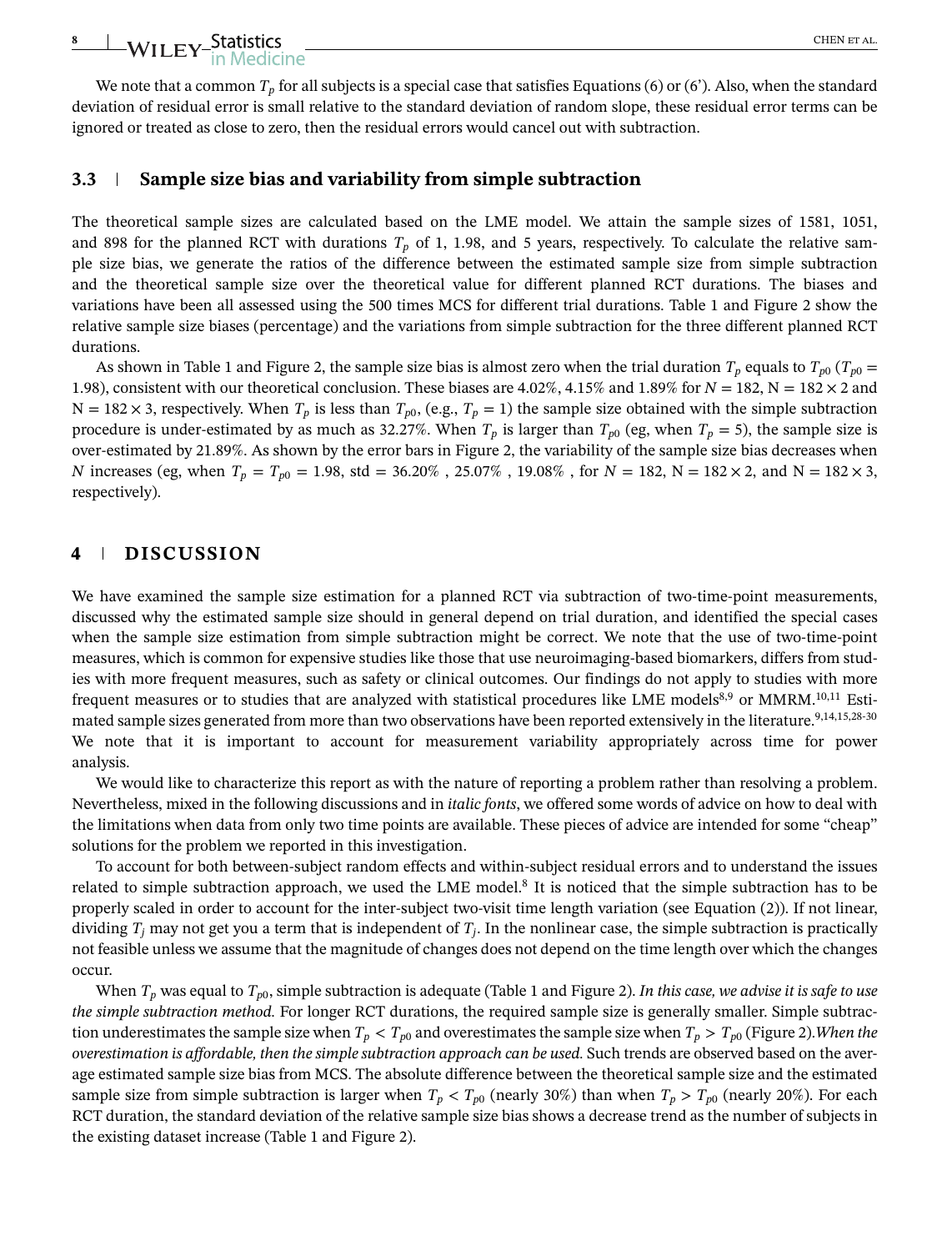# The simple subtraction approach worked if one of the following conditions is met: (1) the measurement error is ignorable or linearly related to trial duration; (2) the proposed RCT duration  $T_p$  and the individual  $T_j$  satisfy Equations (6); and (3) if between-subject variability of the annualized change is low, the  $std_\Delta/\Delta$  ratio is roughly proportional to  $1/T_p$  and the corresponding sample size decreases for longer  $T_p$  duration. Of course, our findings can be generalized to other outcome measures in AD or trials for any other diseases/conditions.

Because it uses data from just two time points, the simple subtraction method lacks the information on how the change occurs between the two measurements. If the change happens to be linear, it is possible for simple subtraction to accurately estimate sample sizes when the follow-up time is equal to the planned trial duration. If the change is nonlinear, more studies are needed for the use of the simple subtraction method. It is possible that the simple subtraction method could be amended to account for the variance in the data, but such a modification is outside the scope of this paper. Our math derivations can potentially be used in future studies to generate an accurate subtraction method based on two time points and LME models.

Though the sample size estimation equation does not include trial duration explicitly, it is implicitly included via the effect size, in the sense that one would expect the effect size corresponding to the treatment effect to be smaller for short duration than for long ones. To take the exact advantage of bigger effect size in the existing dataset, researchers should select only samples whose baseline-followup time differences satisfy Equation (6) with the corresponding larger *Tp*, or samples whose baseline-followup time differences are close to *Tp* (longer duration means bigger effect size). These suggestions given here reflected the limitation of the subtraction of two consecutive time points in that the effect size and the duration are preset due to the fact that dataset used were already in existence. The only flexibility left is then the selection of subcohort from this existing dataset to match the planned trial duration, recognizing the fact that the quantitative and yet implicit relationship between effect size and the trial duration was not considered appropriately by this simple subtraction approach. With more longitudinal time points available (*>*2), this effect size/duration relationship can be quantified, and the sample size more adequately estimated for varying duration of a planned trial.

The fact that the simple subtraction approach caused the estimated sample sizes to be the same regardless of trial duration in general (but see possible exceptions for condition 3) needs better understanding. Note that the absolute change, which corresponds to the final treatment effect, could be different depending on the trial duration. If the relative treatment effect was 25% for a one-year clinical trial and the change in the placebo arm was 1.0, then the difference between the placebo and treatment arms would be 0.75. If the relative treatment effect was still 25% but the trial duration was two years, then the two-year absolute change without treatment would be 2.0, which does rely on the assumption of linearity with time. The difference between the placebo and treatment arms with the 25% treatment effect will be 1.5. Thus, even though the one-year and two-year clinical trials would have had the same common relative treatment effect of 25%, the absolute differences between the two arms would not be the same depending on the length of time.

There are limitations of this study. The first limitation of this study is primarily related to the assumptions we included in the LME model. We assumed the noise in the data was Gaussian and that the measured changes were linear with time. Secondly, we only derived the conditions under which simple subtraction might work and identified the issues with this method. Procedures to address the inadequacy of the simple subtraction method when data are only available from two-time points should be topics for future research. Briefly, such procedures may 1) require prior knowledge of the LME model or 2) consider the possibility of combining bias information to correct sample size estimates after more careful examinations of the effects of intersubject variability in the time to follow-up measurements on the bias and variability of sample size estimation.

In conclusion, the use of simple subtraction on two time points for the estimation of RCT sample sizes should be used with caution because this method can be biased when the trial duration is longer or shorter than the observed measurement intervals and there are substantial individual variations in measurement interval.

#### **ACKNOWLEDGEMENTS**

This work was supported by the National Institute on Aging, USA (P30AG019610; R01AG031581; UF1AG046150; RF1AG041705); the National Institute of Mental Health (R01MH057899); Alzheimer's Disease Core Center and the state of Arizona; the National Science Foundation, USA (CMMI-1505260); the National Natural Science Foundation (NNSF), China (61671066, 62071051); Key Program of NNSF, China (61731003) and the China Scholarship Council, China.

Data collection and sharing for this project was funded by the Alzheimer's Disease Neuroimaging Initiative (ADNI) (National Institutes of Health Grant U01 AG024904) and DOD ADNI (Department of Defense award number W81XWH-12-2-0012). ADNI is funded by the National Institute on Aging, the National Institute of Biomedical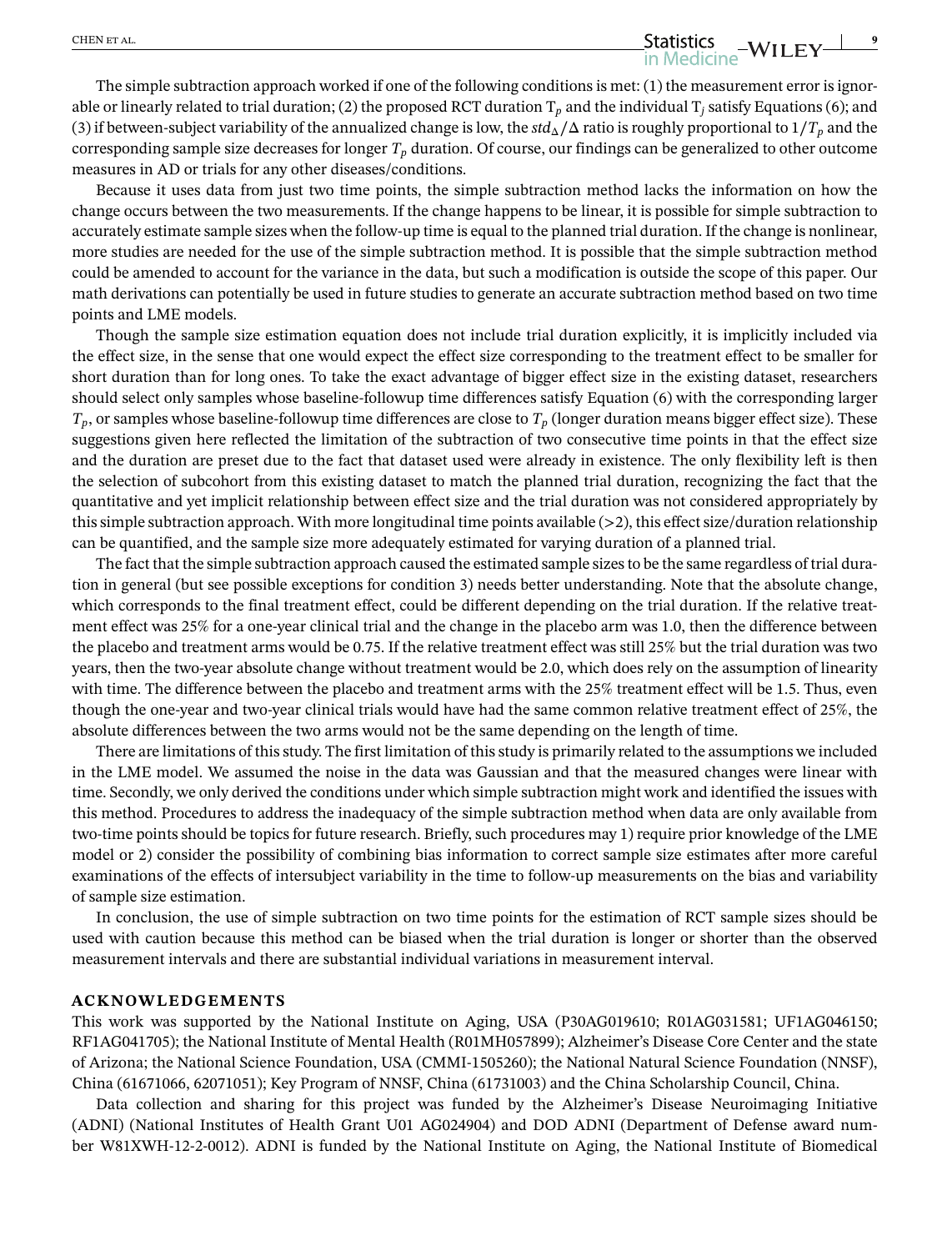# **10** CHEN et al.

Imaging and Bioengineering, and through generous contributions from the following: AbbVie, Alzheimer's Association; Alzheimer's Drug Discovery Foundation; Araclon Biotech; BioClinica, Inc.; Biogen; Bristol-Myers Squibb Company; CereSpir, Inc.; Cogstate; Eisai Inc.; Elan Pharmaceuticals, Inc.; Eli Lilly and Company; EuroImmun; F. Hoffmann-La Roche Ltd and its affiliated company Genentech, Inc.; Fujirebio; GE Healthcare; IXICO Ltd.; Janssen Alzheimer Immunotherapy Research & Development, LLC.; Johnson & Johnson Pharmaceutical Research & Development LLC.; Lumosity; Lundbeck; Merck & Co., Inc.; Meso Scale Diagnostics, LLC.; NeuroRx Research; Neurotrack Technologies; Novartis Pharmaceuticals Corporation; Pfizer Inc.; Piramal Imaging; Servier; Takeda Pharmaceutical Company; and Transition Therapeutics. The Canadian Institutes of Health Research is providing funds to support ADNI clinical sites in Canada. Private sector contributions are facilitated by the Foundation for the National Institutes of Health (www.fnih.org). The grantee organization is the Northern California Institute for Research and Education, and the study is coordinated by the Alzheimer's Therapeutic Research Institute at the University of Southern California. ADNI data are disseminated by the Laboratory for Neuro Imaging at the University of Southern California.

#### **CONFLICT OF INTEREST**

The authors declare that there is no conflict of interest.

#### **AUTHOR CONTRIBUTIONS**

**Kewei Chen** and **Eric M. Reiman**: Designed the study. **Kewei Chen** and **Yinghua Chen**: Performed the data analysis. **Xiaojuan Guo**, **Kewei Chen**, **Chengjie Xiong**, **Danielle J. Harvey**, **Li Yao**, and **Eric M. Reiman**: Interpreted and discussed the results. **Rong Pan**, **Yi Su**, **Xiaojuan Guo**, and **Kewei Chen**: Contributed to refining the ideas. **Xiaojuan Guo** and **Kewei Chen**: Drafted and revised the manuscript. All authors read and approved the final manuscript.

#### **DATA AVAILABILITY STATEMENT**

The datasets used and analyzed during the current study are available from the corresponding author on reasonable request.

#### **ORCID**

*Kewei Chen* <https://orcid.org/0000-0001-8497-3069> *Rong Pan* <https://orcid.org/0000-0001-5171-8248>

#### **REFERENCES**

- 1. Ard MC, Edland SD. Power calculations for clinical trials in Alzheimer's disease. *J Alzheimers Dis*. 2011;26:369-377.
- 2. Brookmeyer R, Abdalla N. Design and sample size considerations for Alzheimer's disease prevention trials using multistate models. *Clin Trials*. 2019;16:111-119.
- 3. Grill JD, Di L, Lu PH, et al. Estimating sample sizes for predementia Alzheimer's trials based on the Alzheimer's disease neuroimaging initiative. *Neurobiol Aging*. 2013;34:62-72.
- 4. Fox NC, Cousens S, Scahill R, Harvey RJ, Rossor MN. Using serial registered brain magnetic resonance imaging to measure disease progression in Alzheimer disease: power calculations and estimates of sample size to detect treatment effects. *Arch Neurol*. 2000;57:339-344.
- 5. Chen K, Langbaum JB, Fleisher AS, et al. Twelve-month metabolic declines in probable Alzheimer's disease and amnestic mild cognitive impairment assessed using an empirically pre-defined statistical region-of-interest: findings from the Alzheimer's disease neuroimaging initiative. *NeuroImage*. 2010;51:654-664.
- 6. Tabrizi SJ, Scahill RI, Durr A, et al. Biological and clinical changes in premanifest and early stage Huntington's disease in the TRACK-HD study: the 12-month longitudinal analysis. *Lancet Neurol*. 2011;10:31-42.
- 7. Beckett LA, Harvey DJ, Gamst A, et al. The Alzheimer's disease neuroimaging initiative: annual change in biomarkers and clinical outcomes. *Alzheimers Dement*. 2010;6:257-264.
- 8. Bernal-Rusiel JL, Greve DN, Reuter M, Fischl B, Sabuncu MR. Statistical analysis of longitudinal neuroimage data with linear mixed effects model. *NeuroImage*. 2013;66:249-260.
- 9. Fujishima M, Kawaguchi A, Maikusa N, Kuwano R, Iwatsubo T, Matsuda H. Sample size estimation for Alzheimer's disease trials from Japanese ADNI serial magnetic resonance imaging. *J Alzheimers Dis*. 2017;56:75-88.
- 10. Donohue MC, Sperling RA, Salmon DP, et al. The preclinical Alzheimer cognitive composite: measuring amyloid-related decline. *JAMA Neurol*. 2014;71:961-970.